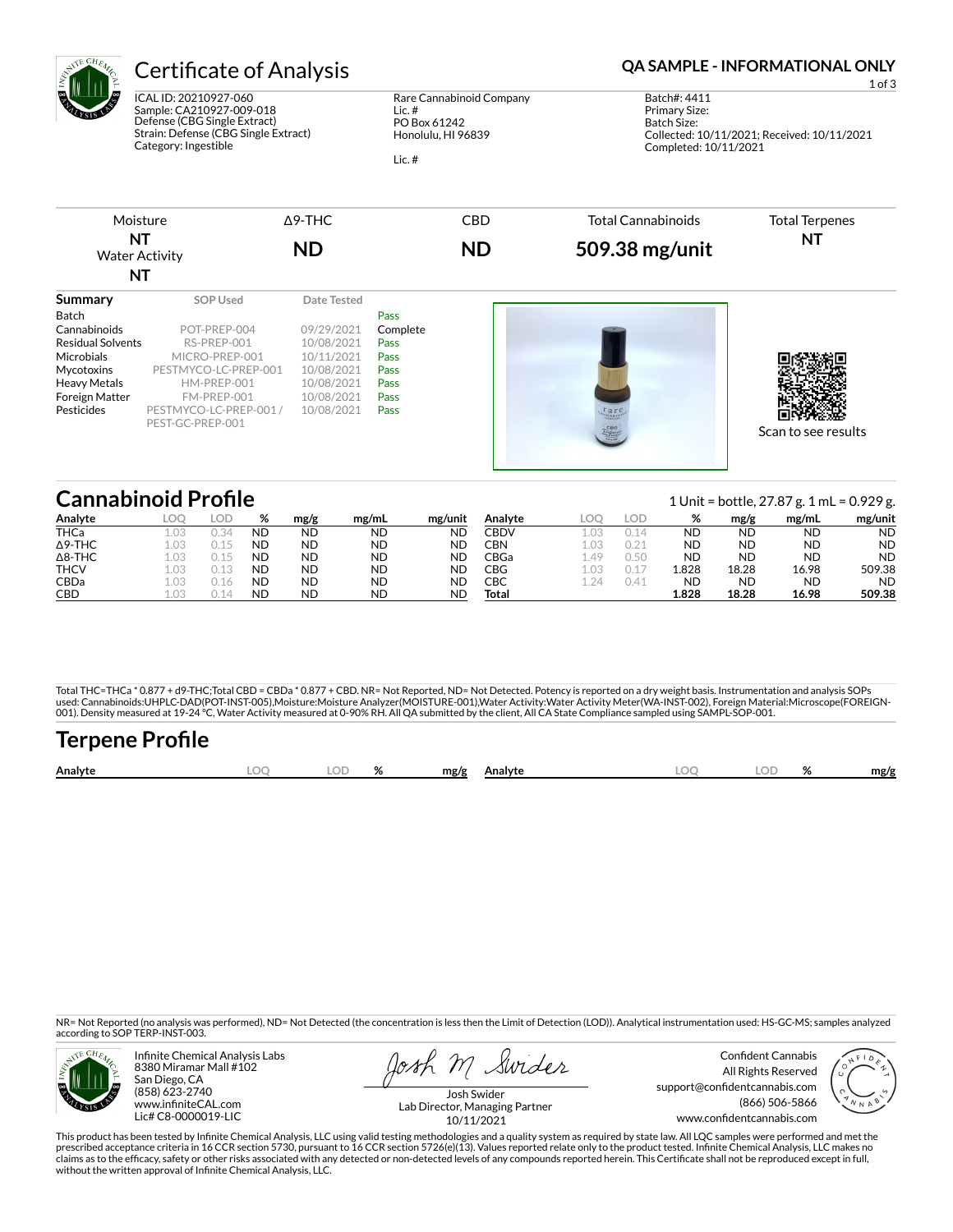

ICAL ID: 20210927-060 Sample: CA210927-009-018 Defense (CBG Single Extract) Strain: Defense (CBG Single Extract) Category: Ingestible

Rare Cannabinoid Company Lic. # PO Box 61242 Honolulu, HI 96839

Lic. #

2 of 3

Batch#: 4411 Primary Size: Batch Size: Collected: 10/11/2021; Received: 10/11/2021 Completed: 10/11/2021

## **Residual Solvent Analysis**

| Category 1          |           |      |           | LOO LOD Limit |      | <b>Status</b> Category 2 |           | LOO. | LOD. | Limit     | Status | Category 2  |           | LOO       | <b>LOD</b> | .imit     | Status |
|---------------------|-----------|------|-----------|---------------|------|--------------------------|-----------|------|------|-----------|--------|-------------|-----------|-----------|------------|-----------|--------|
|                     | µg/g      | Ug/g | $\mu$ g/g | $\mu$ g/g     |      |                          | $\mu$ g/g | ug/g | ug/g | $\mu$ g/g |        |             | µg/g      | $\mu$ g/g | $\mu$ g/g  | $\mu$ g/g |        |
| 1.2-Dichloro-Ethane | ND        |      |           |               | Pass | Acetone                  | ND.       | 300  | 200  | 5000      | Pass   | n-Hexane    | ND        |           | 20         | 290       | Pass   |
| Benzene             | <b>ND</b> |      |           |               | Pass | Acetonitrile             | ND.       | 150  | 100  | 410       | Pass   | Isopropanol | <b>ND</b> | 300       | 200        | 5000      | Pass   |
| Chloroform          | <b>ND</b> |      |           |               | Pass | Butane                   | ND        | 300  | 200  | 5000      | Pass   | Methanol    | <b>ND</b> | 300       | 200        | 3000      | Pass   |
| Ethylene Oxide      | <b>ND</b> |      |           |               | Pass | Ethanol                  | ND        | 300  | 200  | 5000      | Pass   | Pentane     | ND.       | 300       | 200        | 5000      | Pass   |
| Methylene-Chloride  | <b>ND</b> |      |           |               | Pass | Ethvl-Acetate            | ND        | 300  | 200  | 5000      | Pass   | Propane     | <b>ND</b> | 300       | 200        | 5000      | Pass   |
| Trichloroethene     | ND        |      |           |               | Pass | Ethvl-Ether              | ND        | 300  | 200  | 5000      | Pass   | Toluene     | ΝD        | 150       | 1 O C      | 890       | Pass   |
|                     |           |      |           |               |      | Heptane                  | ND        | 300  | 200  | 5000      | Pass   | Xylenes     | <b>ND</b> | 150       |            |           | Pass   |

NR= Not Reported (no analysis was performed), ND= Not Detected (the concentration is less then the Limit of Detection (LOD)). Analytical instrumentation used: HS-GC-MS; samples analyzed according to SOP RS-INST-003.

## **Heavy Metal Screening**

|         |           | LOC   | LOD.  | Limit | <b>Status</b> |
|---------|-----------|-------|-------|-------|---------------|
|         | $\mu$ g/g | µg/g  | µg/g  | µg/g  |               |
| Arsenic | <b>ND</b> | 0.009 | 0.003 | L.5   | Pass          |
| Cadmium | <b>ND</b> | 0.002 | 0.001 | U.5   | Pass          |
| Lead    | <b>ND</b> | 0.004 | 0.001 | U.5   | Pass          |
| Mercury | <b>ND</b> | 0.014 | 0.005 |       | Pass          |

NR= Not Reported (no analysis was performed), ND= Not Detected (the concentration is less then the Limit of Detection (LOD)). Analytical instrumentation used: ICP-MS; samples analyzed according to SOP HM-INST-003.

## **Microbiological Screening**

|                               | Result       | <b>Status</b> |
|-------------------------------|--------------|---------------|
| Aspergillus flavus            | <b>NR</b>    | <b>NT</b>     |
| Aspergillus fumigatus         | <b>NR</b>    | <b>NT</b>     |
| Aspergillus niger             | <b>NR</b>    | <b>NT</b>     |
| Aspergillus terreus           | <b>NR</b>    | <b>NT</b>     |
| shiga toxin-producing E. coli | Not Detected | Pass          |
| Salmonella SPP                | Not Detected | Pass          |

ND=Not Detected. Analytical instrumentation used:qPCR; samples analyzed according to SOP MICRO-INST-001.



Infinite Chemical Analysis Labs 8380 Miramar Mall #102 San Diego, CA (858) 623-2740 www.infiniteCAL.com Lic# C8-0000019-LIC

Swider

Confident Cannabis All Rights Reserved support@confidentcannabis.com (866) 506-5866 www.confidentcannabis.com



Josh Swider Lab Director, Managing Partner 10/11/2021

This product has been tested by Infinite Chemical Analysis, LLC using valid testing methodologies and a quality system as required by state law. All LQC samples were performed and met the prescribed acceptance criteria in 16 CCR section 5730, pursuant to 16 CCR section 5726(e)(13). Values reported relate only to the product tested. Infinite Chemical Analysis, LLC makes no<br>claims as to the efficacy, safety o without the written approval of Infinite Chemical Analysis, LLC.